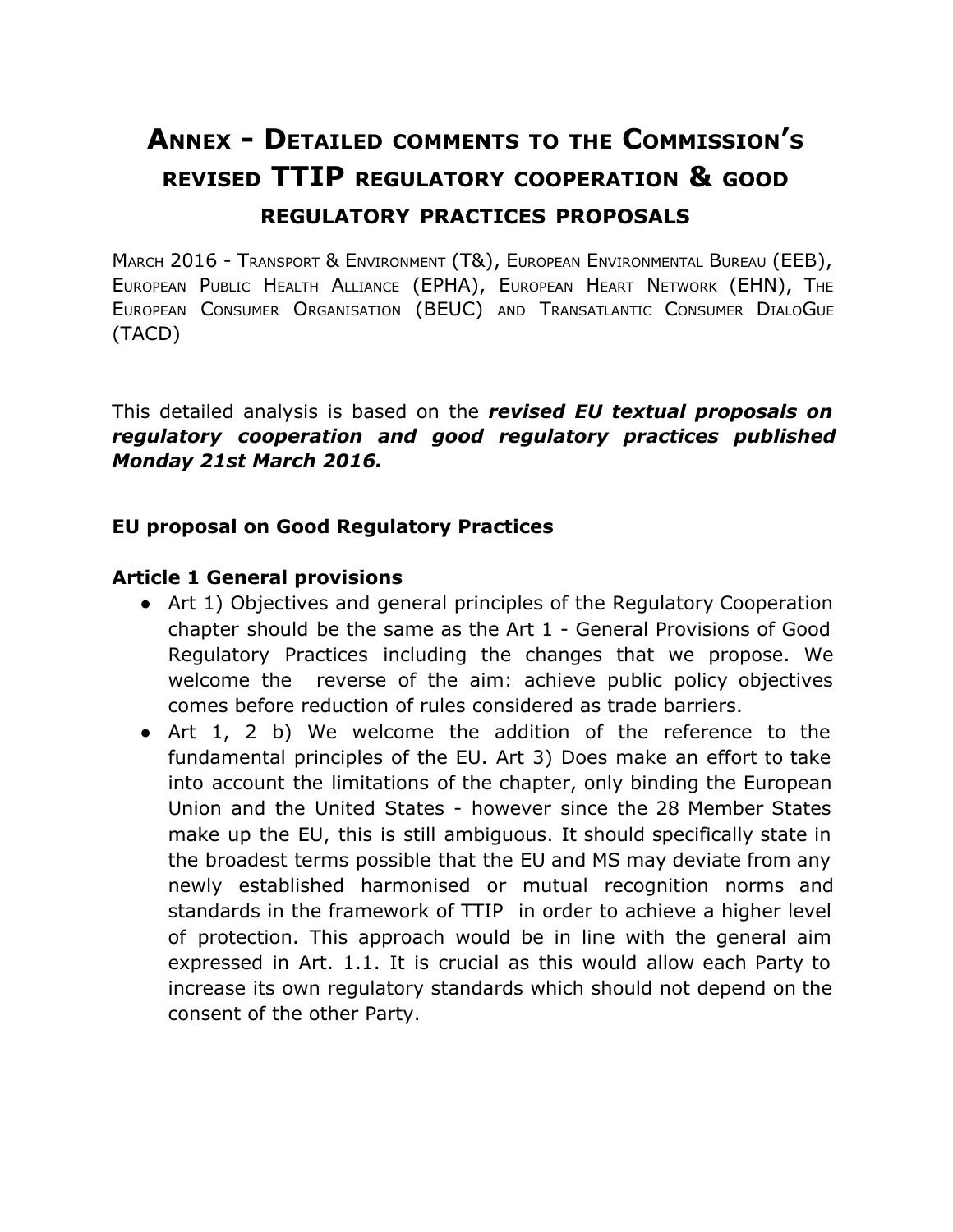#### **Article 2 Definitions**

The definitions are very short, especially in comparison to typically EU regulation and directives. No change has been made yet in that regard. Therefore we reiterate our request to define:

- good regulatory practices
- regulatory acts
- reasonable opportunity
- consider contribution
- confidential information
- ineffective
- simplification
- burden reduction
- reliable and high quality
- best information available
- relevant evidence and data
- feasible regulatory and nonregulatory alternatives
- short and long term
- periodic retrospective evaluations

In the chapter on regulatory cooperation, regulatory measures were defined, in this chapter the definitions cover regulatory acts instead. It remains unclear why such a different approach is needed

#### **Article 3 Internal coordination**

- The promise to maintain the Better Regulation agenda forces the Commission to adopt this approach for the foreseeable future and would make changes in regulatory approach impossible to change.
- Here we see a risk of pressure from the US to ask for cost-benefit analysis which could be considered as an undue influence into EU decision making

#### **Article 5 Early information**

• Art 5, 1) How does this differ from the Commission work plan publication? Or is this a demand for greater transparency on the US side? What is a major act? Who decides which major act undergoes impact assessment?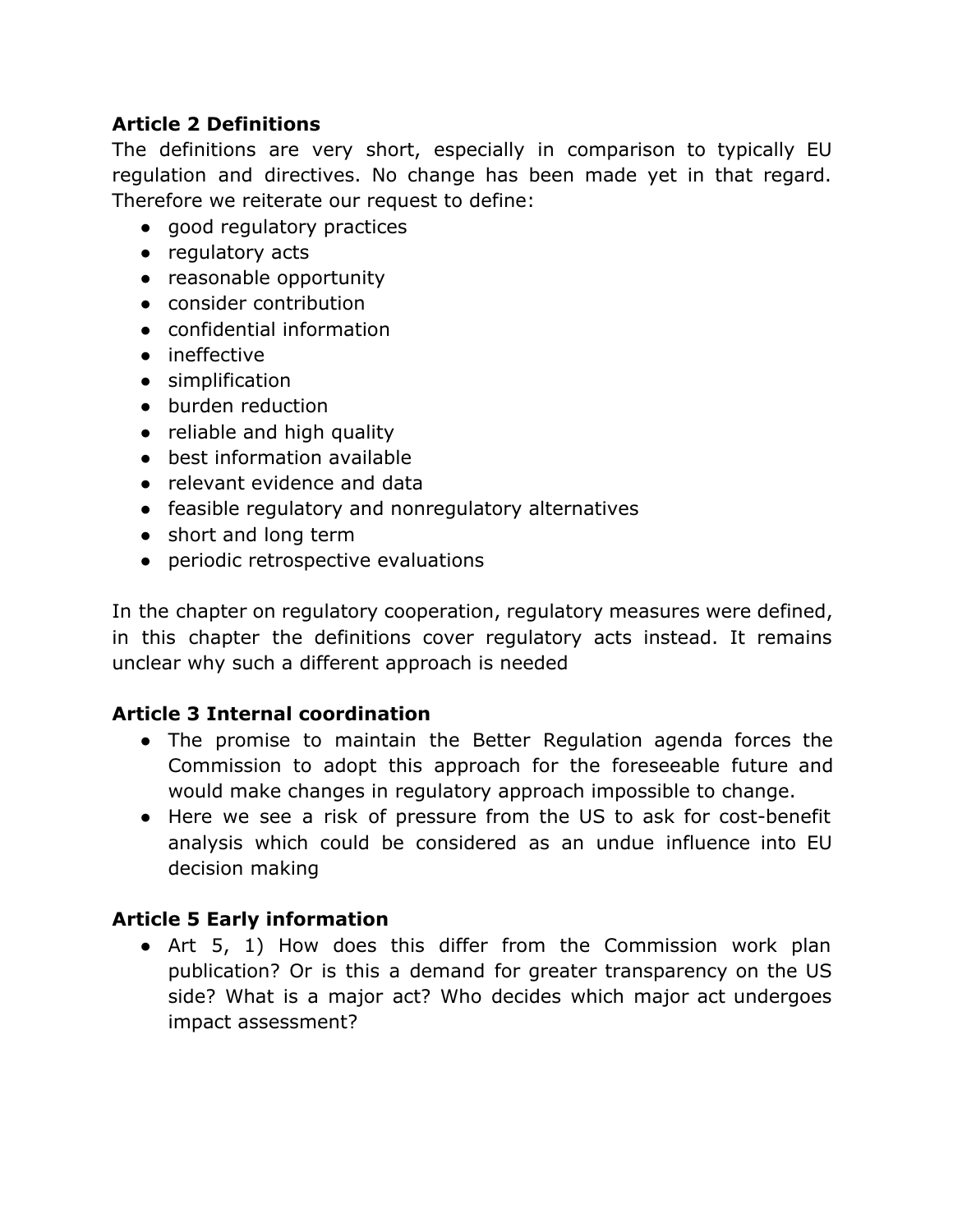## **Article 6 Stakeholder consultation**

- This article could be considered as codifying EU Better Regulation and US style Notice and Comment.
- The outlined procedure already exists in the EU with our public consultation, what does this seek to achieve apart from give the USTR notice and comment on delegated and implementing acts - should greater transparency be required in this field it should be done so outside of a trade agreement.
- EU should never be obliged to publish acts before their adoption by the College. This is a red line and a core European standard. A safeguard should be included in the text to avoid one party of being accused of impeding the bilateral regulatory activities by the other in case of a decision not to share/publish draft proposals (please refer to our related recommendation regarding article x3 of the regulatory cooperation chapter).
- Art 6,3) A definition should be added regarding how comments should be submitted. There must be clear guidelines on what it is to be considered as confidential and they must be made public.
- Art 6,4) What are the criteria to follow for explaining the results of the consultation process. Is it about how parties took into account the input or just statistics?

# **Article 7 Feedback on existing regulatory framework**

- Who is going to determine what is ineffective? This is an open invitation to attack laws that industry dislikes.
- This is criminalising regulation.
- What is the protection of welfare, what does that include?
- The scope of possibility for stakeholders to submit proposals for improvements is extended to cases where existing regulatory framework had become ineffective at protection other public policy objectives, in addition to health, environment and safety. When proposals are submitted, what is happening to these views? Will they be published? If yes, anonymously or not? Will the Parties act upon this?

# **Article 8 Regulatory impact assessment**

• We welcome the fact that there is no longer an obligation to conduct impact assessment but a declaration of intention to do so. We encourage the Commission to be even clearer in order to avoid any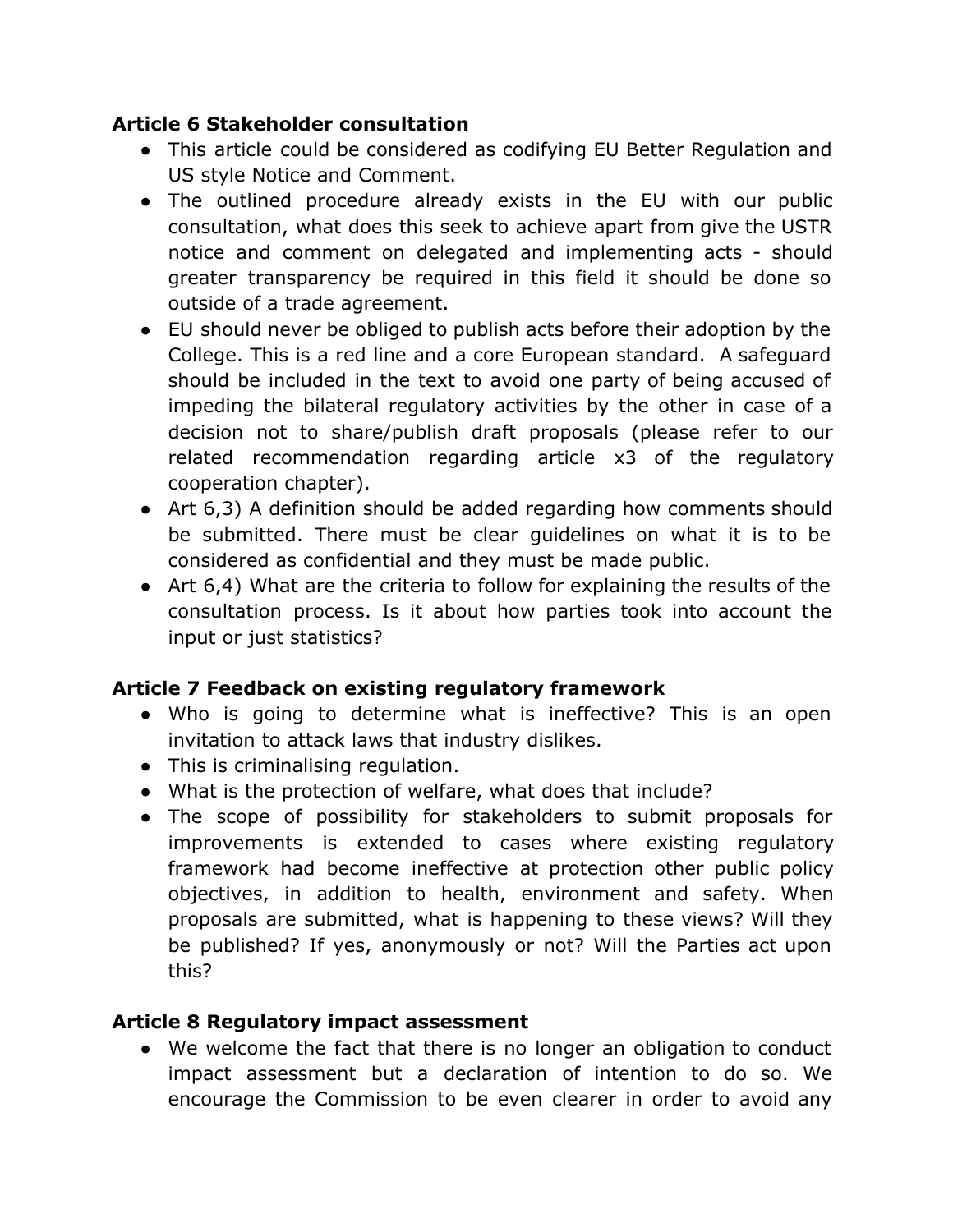misunderstanding. There is a clearer link with each party's existing regulatory framework on impact assessment

- Art 8,2 c) There is a need to be granular and analyse the impacts on different segments of society and to make a distinction between short term and long term impacts.
- Art 8,4 b) Taking into account the regulatory approaches of the other party in regulatory impact assessment is unmanageable. Impact assessments already take into account the impact on trade. We should keep our overall policy freedom to set the regulatory framework that reflects our societal approaches.
- Our concerns regarding the references to decision making based on evidence partly remain. Even if old article 8 has been removed, the new art 8,6 maintains this reference. We asked for greater clarity regarding the origin of scientific data but the new NB7 is not addressing this issue, quite the contrary. We would like to have greater clarity on the confidentiality references in this NB.

#### **Article 10 placeholder on regulatory repository**

Please provide further information. Is it only related to derivative products or could it also cover other issues?

#### **Article 11 placeholder on nonapplication of dispute settlement**

Please provide further information.

#### **EU proposal on Regulatory Cooperation**

#### **Preamble of the TTIP**

 We welcome the addition of the intention, to not reduce, undermine or otherwise compromise the level of protection in the relevant public policy areas". It is an improvement that should be replicated outside of the preambule and mainstreamed in the core legal text of all relevant chapters of TTIP.

#### **Article X1. Objectives and general principles**

• New Art 1, 1a) - We welcome the prioritisation on addressing areas of common interest for the benefit of citizens, entities and SME as well as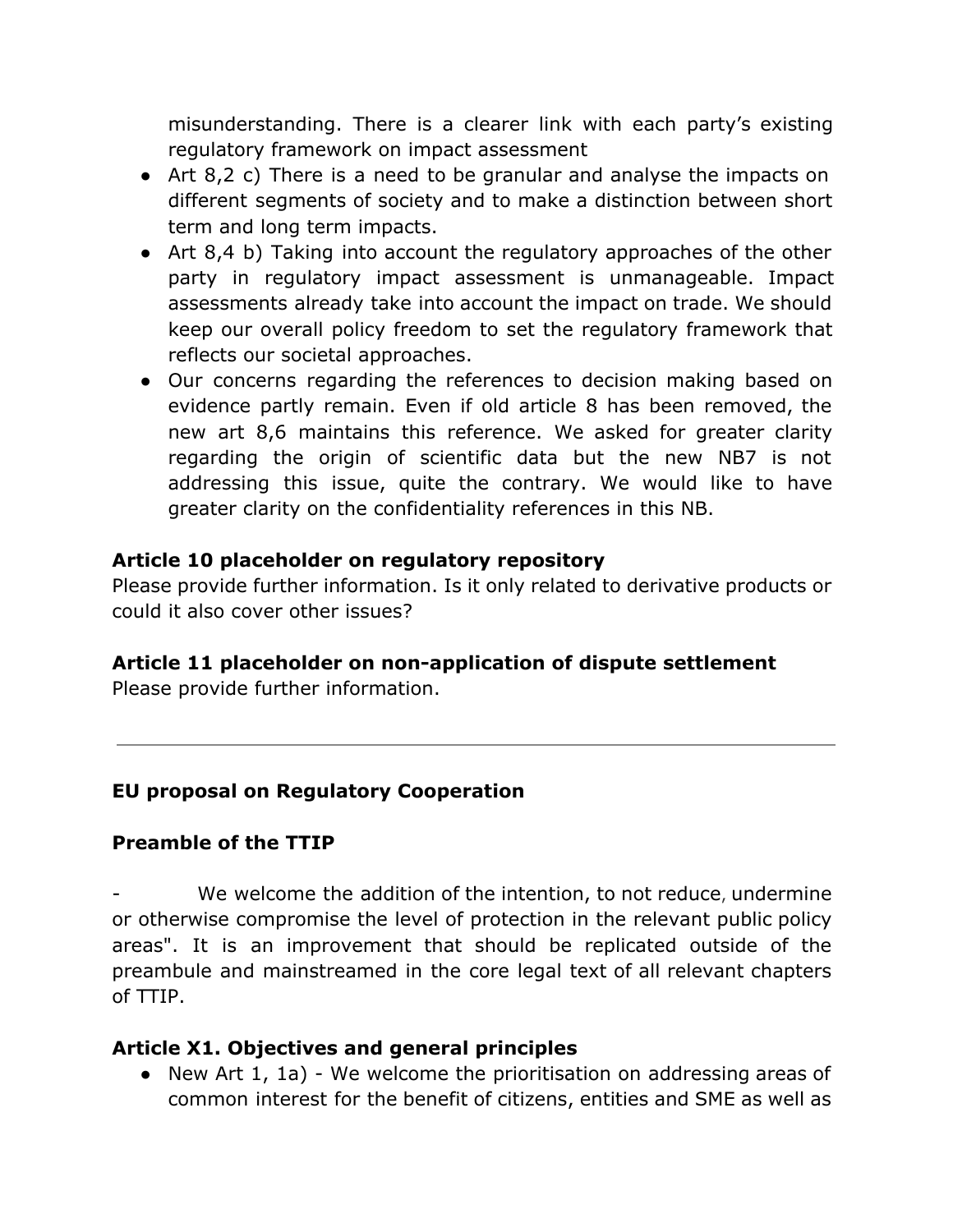public interest. However we still wonder who decides what is common interest? Moreover, regulatory cooperation should always remain an option and regulators should be free from any kind of legal or political pressure. Therefore, additional clarification is needed to make it clear that regulators are free to decide if they are willing to enter into regulatory cooperation and no justification should be required from them to ensure their autonomy.

- Art 1, b) We welcome the logic of placing the protection of public health and safety before the need to facilitate trade. To be consistent, we urge to apply it to other chapters of TTIP, including the SPS chapter (where it is still reversed). The good intentions of 1 b) are diluted by some provisions of the good regulatory practices chapter (including art 5, 7, 8 and 9).
- Artl 1, 1 c) We suggest to make clear that notion of 'predictable' regulatory environment shall not include any legitimate expectation that no change will be made and particularly it should not prevent legislators to increase the regulatory standards as the protection of citizens should always prevail to trade and commercial objectives.
- Art 1, 1 d) As mentioned in our previous comments, this codifies and internalises the Better Regulation agenda
	- Promotes the notion that regulations are burdensome and that duplication is unnecessary.
	- The "unnecessarily burdensome requirements" concept has nothing to do with regulatory cooperation. This is a mix with Better Regulation. There should only be cooperation if there is redundancy or duplication.
- Art 1, 1 e) Please clarify the aim of this provision? The Commission should not seek to bind the EU to international agreements that establish minimum standards but do not allow for partners to develop further standards (IMO / ICAO).
- Art 1,2 We welcome the addition of "not compromise" the level of protection but we would still want a clear reference to the fact that regulatory cooperation should not lead to either delays or weakening of legislation.
- Art.1,2 While the text recognises that regulatory cooperation shall not undermine the level of protection in public policy areas, in some cases entering into **regulatory cooperation, the process itself** (exchange of views, meetings, answering queries on impact assessments, additional impact assessments etc.) has the potential to compromise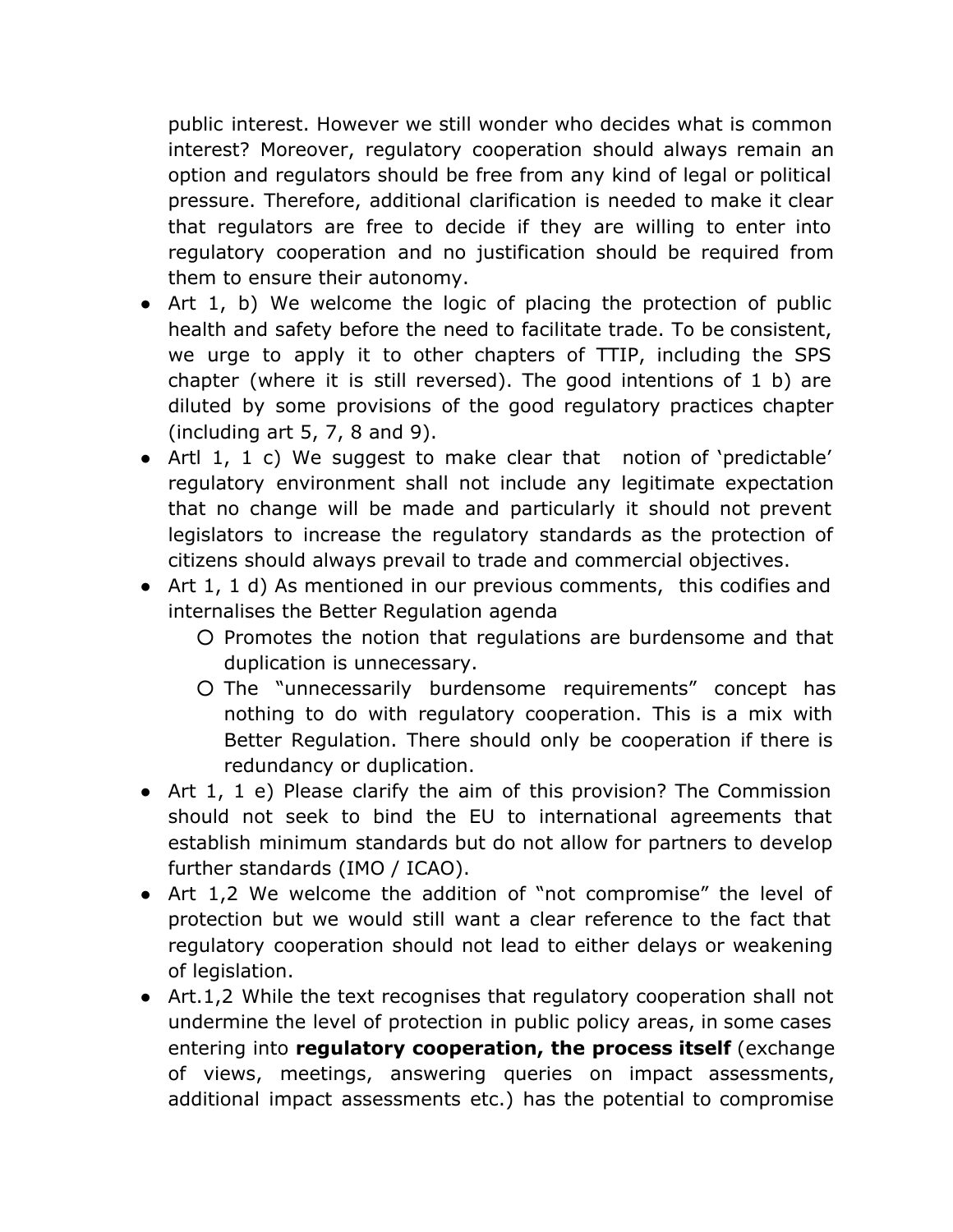(stop, delay, weaken) regulatory measures to achieve public policy objectives. Therefore, there is need to recognise the right for the parties **not to give an opportunity** for cooperation and information exchange where a party is determined to go ahead with the piece of regulation in its territory irrespective of the other party's views (e.g. *"Each party has the right to refuse regulatory cooperation if it considers that participating in the process of regulatory cooperation can compromise its regulatory measures to achieve public policy objectives"*). We welcome the clarification in footnote 8 (art X4) carving out any obligation to exchange draft legislation before their adoption by the College. We would like to see it in the text rather than in a footnote.

● Art 1, 3 c) The addition of footnote 2 is an improvement as it refers to the fundamental rights enshrined in the treaty. For clarity purpose, we recommend to clearly refer to the EU's precautionary principle and the right to follow a hazard based approach in the paragraph (not only in a footnote).

# **Article X2. Definitions**

We regret that no meaningful changes have been made in this article and reiterate our recommendations to define:

- facilitating trade and investment
- entities subject to regulation
- SME
- unnecessarily burdensome
- divergent regulatory requirements
- recognition of equivalence
- promotion of convergence
- risk assessment
- risk management
- significant impact on trade and investment
- common interest
- stakeholders
- mutual recognition
- harmonisation
- sufficiently substantiated measures
- pre-normative research
- transparent
- internationally agreed regulatory documents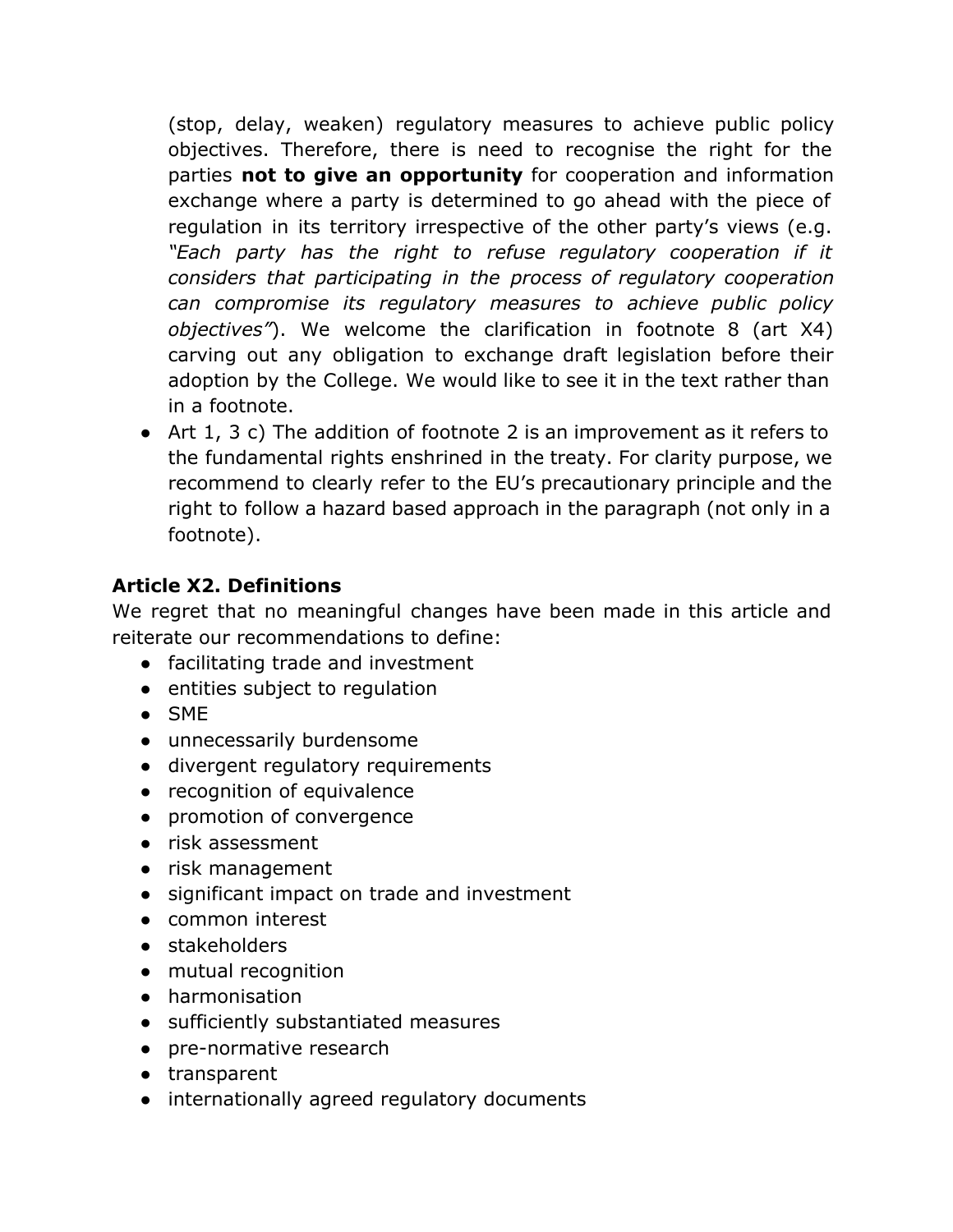- joint initiative
- appropriate measures
- timely information

# **Article X3. Scope**

- Art 3, 1 a) A list of the specific and sectoral provisions will be included but the criterion to qualify a significant impact on trade is not indicated.
- Art 3, 1 b) We welcome the clarification regarding the scope of the covered measures. However, the determination of common interest lacks democratic scrutiny and oversight.
- $\bullet$  How does Art 3, 2) relate to Art 3, 1 b)?
- Please explain footnote 7

# **Article X4. General provisions governing regulatory cooperation**

- Art 4) We reiterate our request to include reference to Art 1 to frame the objectives and principles of the general provisions 1.
- As Regulatory cooperation is considered not legally binding we propose to use less binding language, *'may'* or *'should'* instead of '*shall'* in the next version
- Art 4, 2) We suggest using *'significant impact'* instead of '*impact'* to have at least a certain level of threshold – otherwise, all acts could be subject to regulatory cooperation. We stress that the definition for a significant impact is crucial for legal certainty.
- Art 4, 2 a) 'earliest possible stage' We welcome the clarification of footnote 8. The fact that regulators shall not be obliged to exchange draft proposals (before the adoption by the Commission) should now be included in the text rather than only be in a footnote.
- Article 4, 2 b) What is the influence of "taking account" : how far does it go, is there a need to justify if you don't converge? The precautionary principle and the hazard based approach should be mentioned as example of approaches. The addition of footnote 9 is an improvement.

# **Article X5. specific activates promoting regulatory compatibility**

This part has the potential to compromise decision making as it seems to be unduly biased towards seeing regulation as a trade irritant. Evidence shows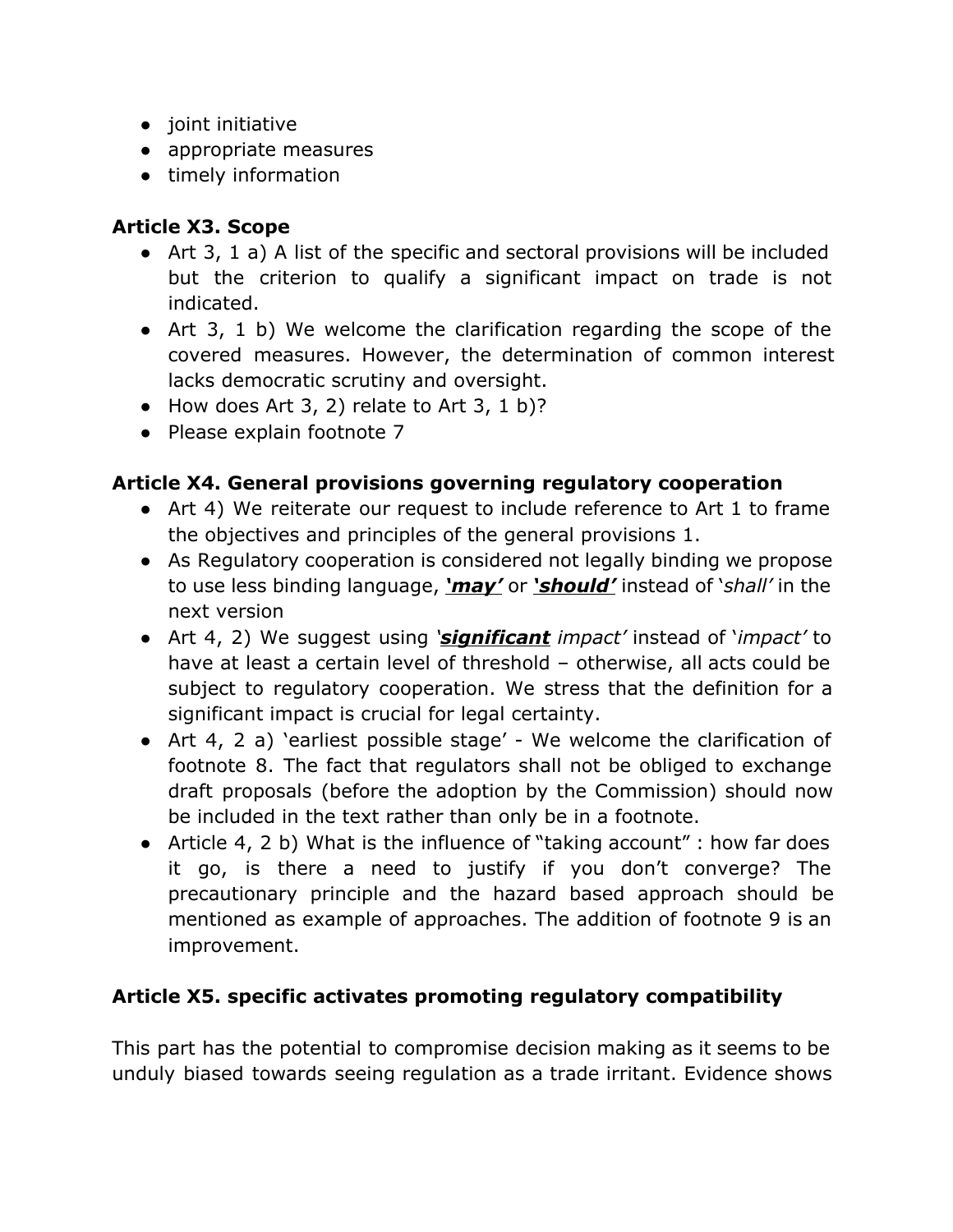that the EU is not a rule exporter**.** This process **may delay or even lead to** 1 **the abandonment of regulation**. To be able to engage with an additional layer of consultation and impact assessment, over and above existing EU impact assessment requirements **necessitates considerable resources**. There is a **resource asymmetry** between **business stakeholders** and **public interest stakeholders <sup>2</sup>**. Therefore, the cooperation mechanism could provide **a venue for industry input into regulatory decision** making that **would not be matched by public interest.** This is of concern as much regulatory intervention to help promote public collides with the interests of business stakeholders who invest vastly in avoiding or delaying it. $3$  Priority for deciding on EU law has to be given to EU legislators.

- Art 5, 2) We oppose the inclusion of this article
	- NEW: what does the text imply that proposals may be submitted 'jointly'?
	- The fact that the reference to interested stakeholders has been deleted does not address our concerns. We welcome the intention of giving the same possibility to organisations having limited resources to contribute to the mechanism. It is positive to see that our request to ensure that additional efforts are needed to have public interest stakeholders' inputs has been taken into account (NB 11). However it does not solve the core issue: organisations with limited resources will not be in the same position to give input to regulators and will be outweighed by more wealthy organisations, usually representing private and commercial interests. Therefore we are still concerned by the introduction of elements of the US 'notice and comment model' into international law and binding to the EU in this article. We are particularly concerned by the addition of the obligation for the parties to give a 'timely' feedback on the submissions received. Similar to the codification of the Better Regulation agenda, this US style approach should be removed.
- Art 5, 3) As long as it does not limit the EU to international agreed decision, especially in the case of minimum standard setting.

```
https://www.boell.de/sites/default/files/ttip_study_regulatory_cooperation_under_ttip_1.pdf
```
 $1$  Regulatory cooperation under TTIP – a risk for democracy and national regulation? C[hr](https://www.boell.de/sites/default/files/ttip_study_regulatory_cooperation_under_ttip_1.pdf)istiane Gerstetter With contributions by: Lena Donat, Katharina Klaas, Katherine Weingartner September 2014

 $2$  See further data collected by EU integrity watch.

 $3$  TTIP, international trade and cardiovascular health – a European Heart Network paper [http://www.ehnheart.org/index.php?option=com\\_downloads&id=1949](http://www.ehnheart.org/index.php?option=com_downloads&id=1949)

http://tobaccocontrol.bmj.com/content/early/2014/08/10/tobaccocontrol-2014-051822.full?q=w\_tc\_open\_tab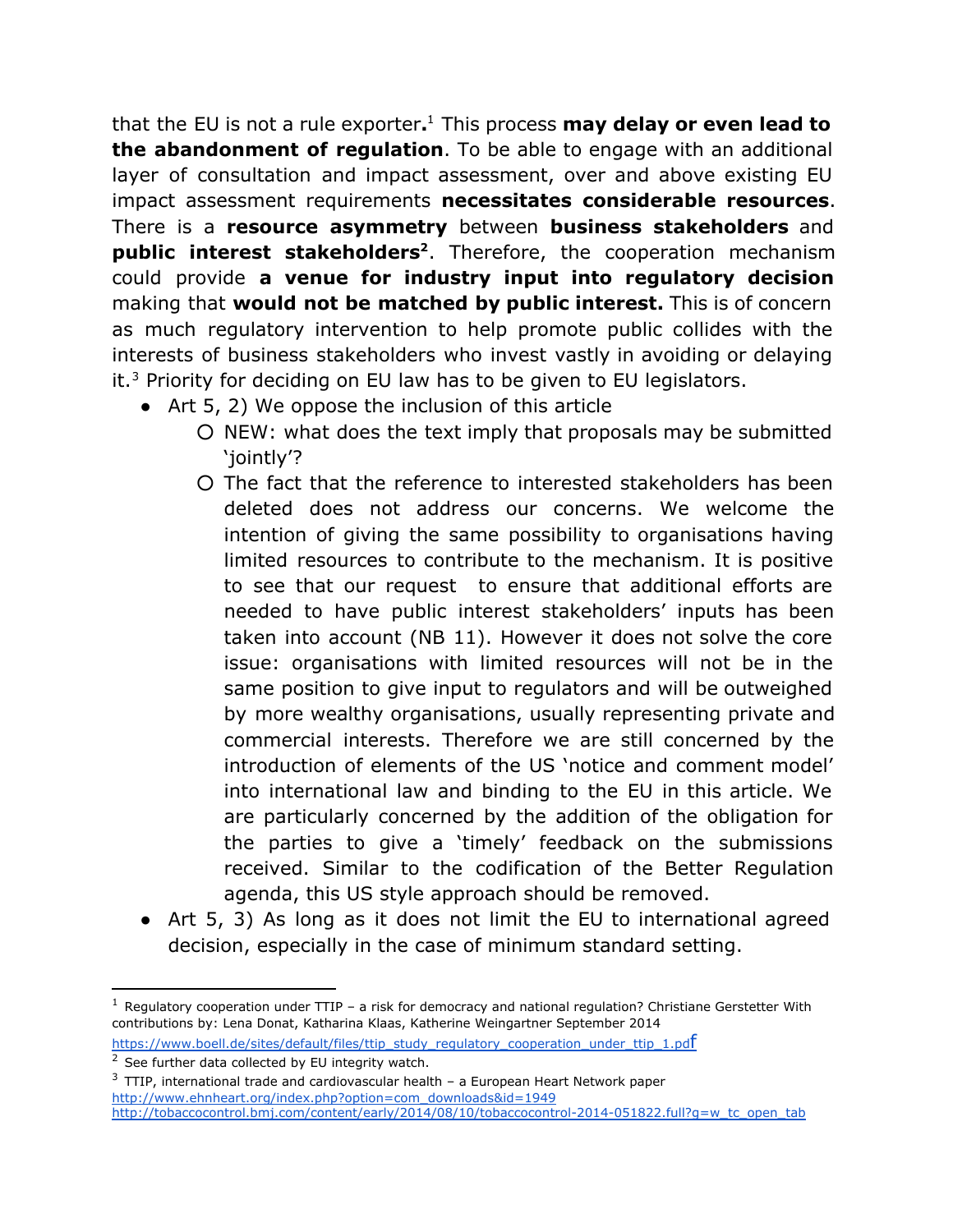• Art 5, 4) This paragraph is more general now. However it remains necessary to include a reference to the verification of the research to be exchange, including of funding sources.

### **Article X6. Transparency and public participation**

- Analysis of this article demonstrates a willingness to make lobbying easier and not more transparent.
- When does this take place? Where does this appear in the EU legislative proposal timeline?
- Art 6, 1) Referring to the resource asymmetry, we would like to stress that the 'open door' policy is not sufficient here as simply being open for all stakeholders do not ensure the engagement of public interest stakeholder.
- Art 6,1)b) What is the definition of 'the extent necessary to protect confidential information'? What will be the criteria put in place to avoid abusive request not to disclose contributions?
- Art 6,3) We welcome the consultation on the joint program with domestic advisory groups.

# **Article X8. Legislative proposal**

• We find positive to see that this article no longer covers proposal under preparation. Why do we need this specific provision, what is the difference with the general provision, where you already have opportunities to comment ? Is this a duplication?

#### **ANNEX institutional set up for implementation**

• We do not see the necessity of such an institutional set-up for transatlantic cooperation. We note the reinforcement of the language in the revised version, with the replacement of 'should' by 'will' in various parts of the annex. We know that it is important for some stakeholders to secure a political commitment here but these changes are clearly in contradiction with the voluntary nature of the cooperation. The establishment of a regulatory cooperation body to **coordinate** the development of policy, early consultations between the EU and the US, including **potentially further impact assessment** with extended stakeholder consultations earlier in the legislative process, **may delay or even lead to the abandonment of regulation**. Progressive future legislation similar to the recently